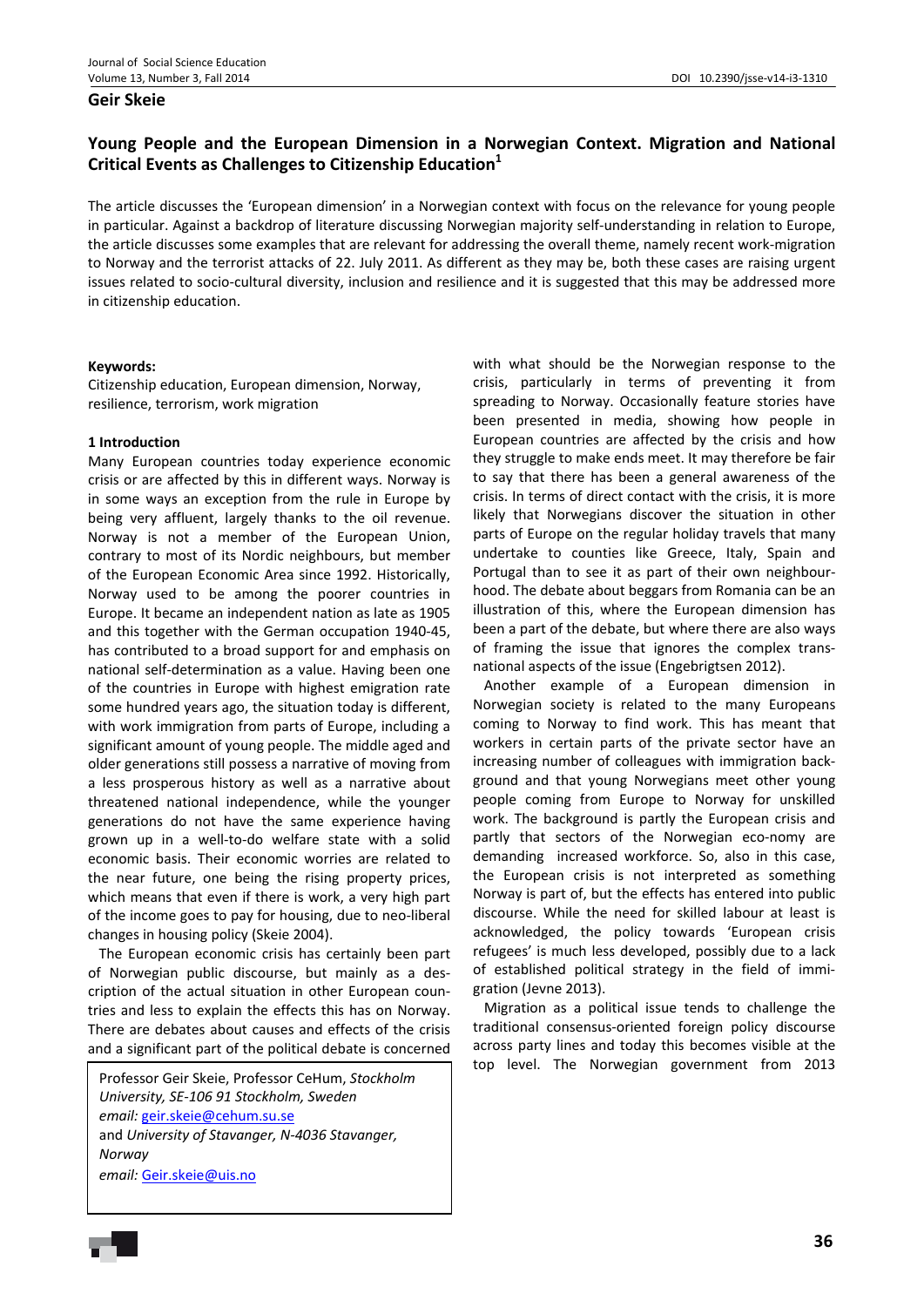features for the first time a right wing party in coalition with the conservatives. This happened to the surprise of many observers from abroad, only a couple of years after the terror attack of Anders Behring Breivik which was met by a strong popular support for openness, demo‐ cracy and a multicultural society. Norway is in the rare positon of having a right wing immigration‐critical poli‐ tical party in government position and this means that the increasing support for right wing parties seen in large parts of Europe is manifested also in Norway.

The main aim of this article is how to locate the 'European dimension' in a Norwegian context, with parti‐ cular focus on some aspects of this that are relevant for understanding the situation of young people and their perspectives. This is of course a big issue that cannot be fully covered, therefore some examples are chosen in order to address the problem. I start by offering some general reflections on the relationship between Norway and Europe which can be seen as the backdrop of the following discussion. Further the article takes a closer look at two different examples that have relevance for the relationship between Norway and Europe. The first are some aspects of immigration to Norway with particular relevance for work life and education and the second example deals with reactions to the terrorist attacks of 22nd of July 2011. The immigration issue represents an ongoing process, while the reactions to the terrorist attacks are (still) more concentrated in time. The argument is that the two are raising challenging issues of socio‐cultural diversity and inclusion and by this actualising a European dimension. Since the two exam‐ ples are relevant for the education of young people, I will finally address some issues related to citizenship edu‐ cation.

# **2 Norway and Europe**

The relationship between Norway and Europe is complex to unpack and has many aspects that are not possible to cover here, but in order to address this I will offer some reflection about recent historical events that is relevant. The majority of the Norwegian population has voted against membership in EU both in 1973 and 1994, unlike close and in many ways similar countries like Finland, Sweden and Denmark. This happened irrespec-tive of strong support for EU membership from the political and economic 'establishment' and therefore may tell something about strong currents among Norwegian citizens that cannot be explained simply by referring to economic and political structures. In 1973 finding oil in the North Sea was only a possibility, twenty years later at the time of the next referendum, Norway was an oil economy. Both times the result was the same. The national leadership both times argued strongly that membership was a necessity for political and economic reasons. Since the Norwegian economy was and is heavi‐ ly export based and strongly oriented towards Europe and the political cooperation with European countries is strong, it seems relevant to ask what is behind this Euros‐scepticism?

The character of the relationship between Norway and 'Europe' has probably more to do with issues of collec‐ tive identity than with economy and political integration. Even if collective identities are complicated to research and discuss, it does not mean that they are irrelevant. Today, theories about identity tend to underline its relational, changing and plural features, and also a possible collective Norwegian (majority) identity should take account of this (Eriksen and Neumann 2011). The referendum in 1973 against EU membership has been interpreted as a movement mainly against European integration, fearing that this would threaten Norwegian identity. This means that the collective national identity was relating itself to Europe in a way that saw 'Norwegian' in some way as opposed to 'European'. The context of the second referendum in 1994 was in many ways quite different; the Iron Curtain had disappeared in its old shape and Norway had established a strong oil‐ based economy. By that time real integration into the EU system had already gone a long way legally and politically, also in Norway, but this did not change the majority position. After 1994 discussion about member‐ ship in the European Union almost disappeared from parliamentary politics, while the discourse about national identity has been much more preoccupied with socio‐ cultural diversity in a global perspective and what this means for being Norwegian. Socio‐political values like gender equality, democracy, human rights and welfare state seem to have entered the national collective identity to some extent, thereby 'universalising' the content of national identity. In this way the relationship between Norway and the rest of the world has become a more central issue than the relationship particularly towards Europe and the values mentioned are often drawn on in order to characterize Norway and Norwegians. At the same time, it may be argued that the focus on challenges of socio‐cultural diversity de facto brings Norway in line with trends in many European countries and that the new right wing government is a sign of this being the case.

Another aspect of national identity is rooted in the strong position of the local, often rural communities as part of collective memory, even if this today is competing with a more urban orientation and therefore makes the role of the local more complex (Schiefloe 2002). The 'localism' does not lead to the national identity falling apart, but rather gives it a distinct flavour. It has been argued that it even contributes to the ideals of equality and 'sameness' that play such a significant role in the understanding of 'Norwegianness' (Gullestad 1992). On the political level, the strength of the 'local' is reflected in an electoral system that secures a parliamentary representation from 'peripheral' areas which is higher than their population proportion and the opposite is the case with central, urban, highly populate areas. It may be argued that this is one explanation for the somewhat more limited centralisation and higher investments in 'peripheral' infrastructure in Norway compared with e.g. Sweden. It may also be noted that local dialects play a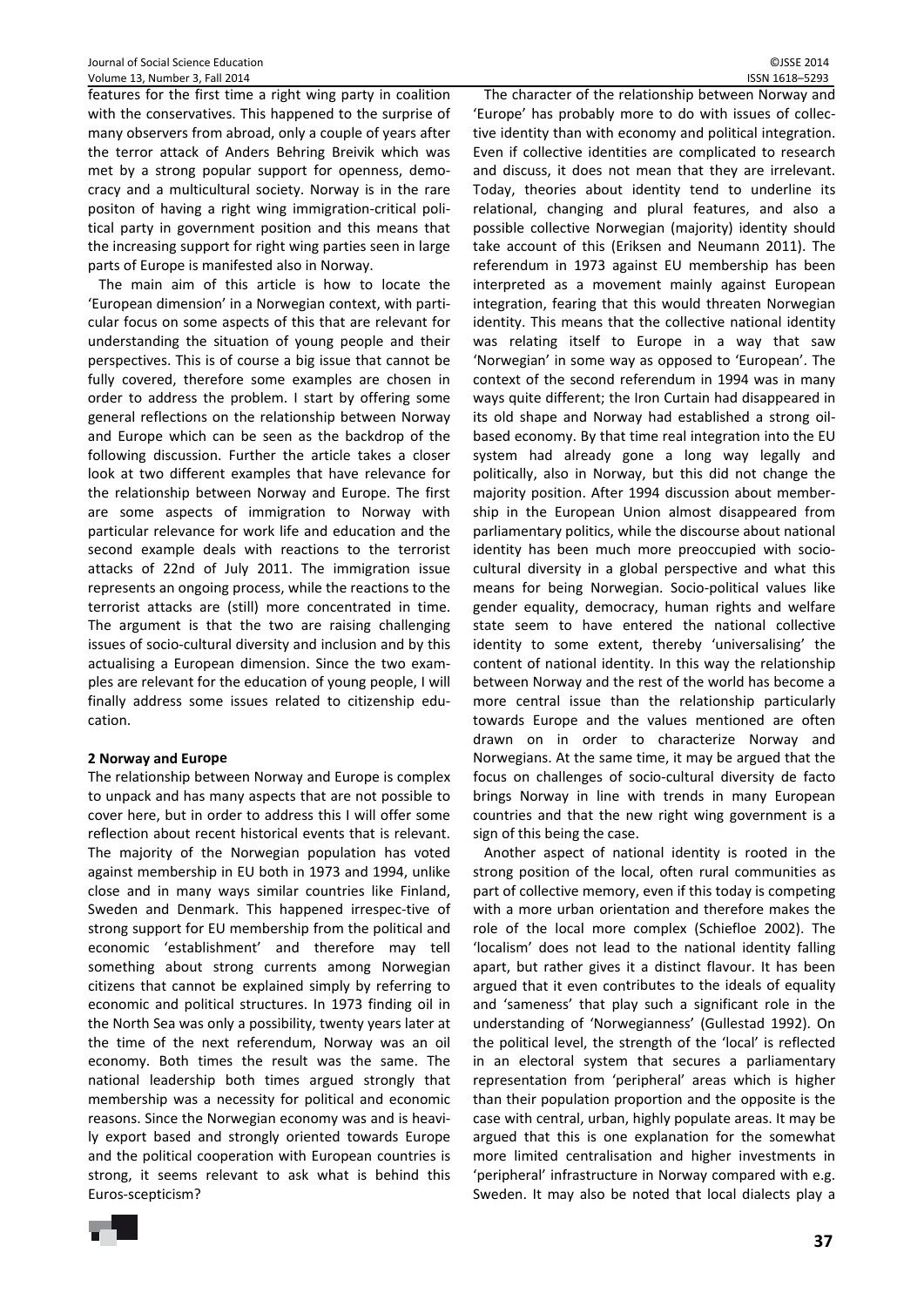strong role in Norwegian public life and may be uses on all levels of society, including ministers, senior civil servants, celebrities and business executives. These are among the features that have and still may puzzle immigrants and non‐Norwegian visitors (Høgmo 1998). The puzzlement increases by the fact that while there is emphasis on sameness, homogeneity, local communities and welfare state equality as characteristics of Norway, the country today also displays increasing socio‐ economic differrences, a strongly gendered labour mar‐ ket, urbanization and increasing international travelling. In the last years, increasing work immigration is also part of the picture.

#### **3 Migration in the Norwegian context**

Recent migration patterns to Norway can be described as occurring in three phases (Brochmann and Kjelstadli 2008). The first phase which started in the 60's and continued into the 70's consisted of work migrants mainly from Southern Europe, Turkey and Pakistan. In 1975 the Norwegian government as well as many others introduced a labour migration stop due to strong labour market pressure. In this period with the exception of experts, primarily within the oil and gas industry, work migration more or less ceased. This second phase from the mid 70‐ies and thirty years onwards was characterised by a gradually increasing migration of asylum seekers, refugees and their families as well as families of earlier work migrants. These were mainly from Asia, Africa, South America, and the Balkans. After the 2004 EU enlargement, labour migration from the new EU countries initiated a third phase with labour migrants dominating the migration patterns. Since then there has been a considerable and growing work migra‐ tion from Central and Eastern Europe, in particular from Poland and the Baltic states (Friberg 2012). Estimates foresee that the future will bring an increase in work migration flows both in and out of the country, making both the composition of the population and also migration patterns more diverse and difficult to predict (Texmon 2012). Below is an overview of the size of immigration displaying the different reasons for migration (Figure 1).

There are today approximately 600 000 persons who themselves have migrated to Norway, roughly one half from EU, USA, Canada, Australia and New Zealand and one half from Asia, Africa and Oceania. In addition to these figures, approximately 120 000 persons are born in the country, but have parents who were both born abroad.  $^{2}$  Taken together this means that 14, 9 per cent of the total population of 5 million may be defined as immigrants. There are of course several differences within this large group and one significant division line in the policies towards migrants goes between refugees and migrant workers. $3$  Refugees are people who have settled due to agreements with the national integration authorities. An important aspect of this is that when they settle in Norwegian communities, the municipality gets funding to support the public services needed. Labour

migrants have arrived mainly due to the 2004 enlarge‐ ment of the European Union combined with the crisis in European economy in later years. As part of the ordinary labour market, they are not followed by public funds, the municipalities have to provide the services needed based on their regular tax income and the immigrants get the full support of ordinary social service, health and education. In practice it is not always easy for small communities to do this and to cater for the needs of different types of immigrants.

Figur e 1. Immigrations by reason for immigration. 1990-2012



Figure 1: Reasons for migration to Norway (Statistics Norway), first time migration of migrants of non‐Nordic origin $4$ 

Since then there has been a considerable and growing work migration from Central and Eastern Europe, in particular from Poland and the Baltic states (Friberg 2012). Estimates foresee that the future will bring an increase in work migration flows both in and out of the country, making both the composition of the population and also migration patterns more diverse and difficult to predict (Texmon 2012).

# **4 The work and education situation of young migrants in Norway**

Two thirds of the immigrants in Norway are in the age of 20‐54, which means that the immigration population is younger than the rest of the population (Tønnessen 2014). Especially young adults are larger cohorts among immigrants. Due to new immigrants coming in, the age profile is not changing much, and this contributes to the image of the 'the immigrant' as a younger person. Since there are significantly more men than women immi‐ grants, the image is also gendered. The low unem‐ ployment in Norway been combined with a demand for workforce in certain sectors like health, shops, restaurants and the health sector. Here, part-time labour is much used and the formal qualification is often low. This type of work is often done by students and other young people on a part time basis. A particular case of interest in a youth perspective, is the increasing amount of young Swedes who has come to Norway in recent years for this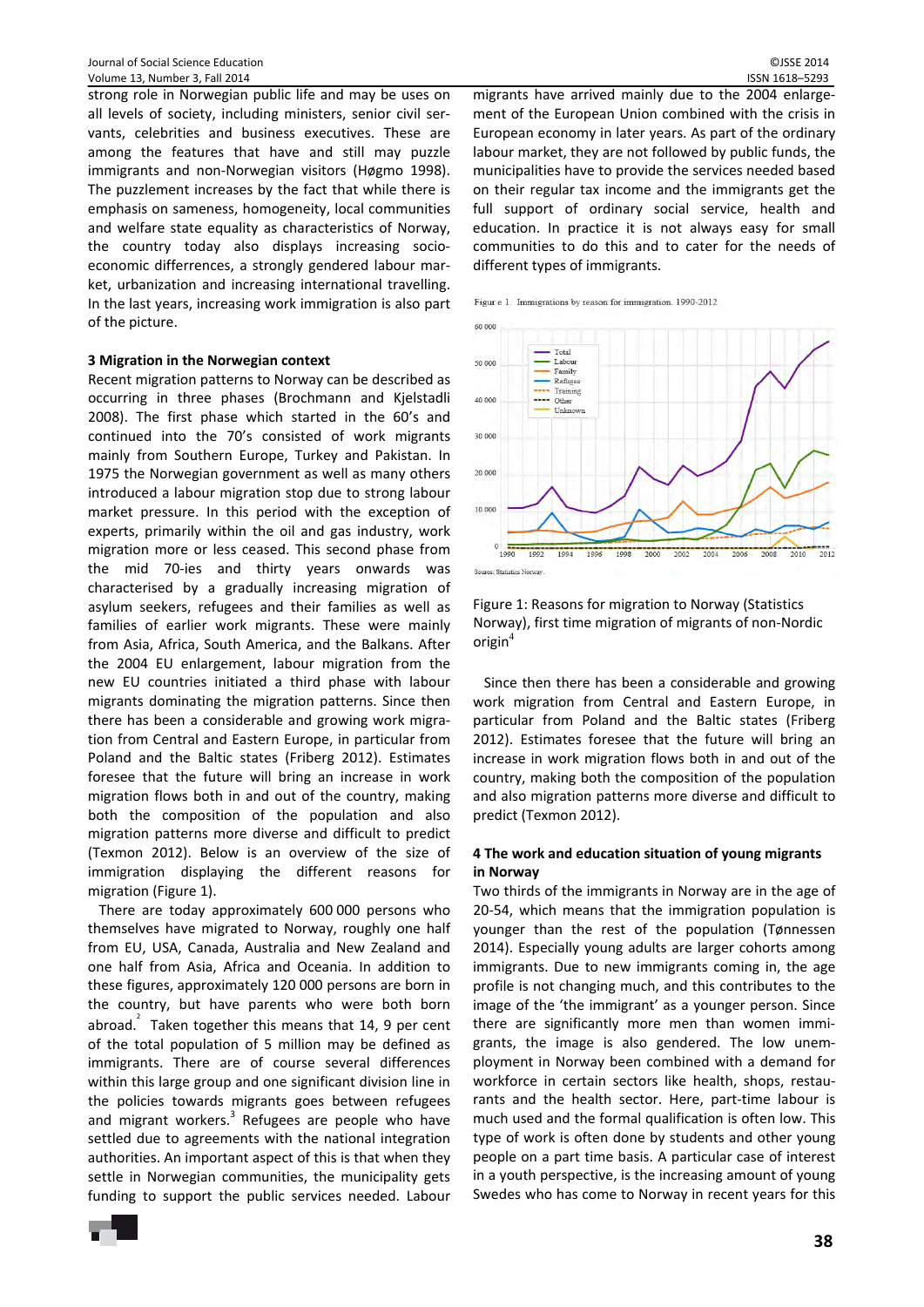kind of work, and that they partly push the Norwegian youth out of this section of the labour market. Since 2000 the number of Swedish youth working in Norway has risen from about 10.000 to more than 25.000 (Sundt 2012). With more than 15% of the youth population (18‐ 25) in the eastern part of Norway being Swedish migrant workers periods, the competition for certain jobs is strong. The young Swedes prefer to work for a couple of years in order to save money for travels and/or further education. While there has not been any big conflicts related to this work migration, there has been a noticeable public attention towards aspects of the situation.<sup>5</sup> The salary level is higher in Norway than in Sweden, but so are the living costs, especially in the south‐eastern and urban parts where these young Swedes tend to come. Their living conditions are therefore not always too good and there has been allegation of being 'exploited' or 'offended' because of the social role assignned to them by employers or Norwegian youth.

Moving upwards in age, there has in the recent years been a significant work migration to Norway where the demand is not for unskilled workers in the service sector, but more towards skilled labour in construction and industry. Especially along the west coast this has been a very noticeable development and of particular interest is the many Poles who have been coming in recent years, some with family, thereby constituting by far the largest national group among the immigrant population both historically and today.<sup>6</sup> So far, many of these immigrants seem to pass through stages of migration that leads to settlement in Norway rather than to return, partially due to the permanent need for their labour. This may lead to more 'traditional' migration patterns in years to come (Friberg 2013). If so, many young people in many small communities will grow up with a significant number of peers having a Polish background.

From these two examples illustrating developments in the labour market, I now turn to the situation of young immigrants who are permanent residents in Norway and are going through upper secondary schools. I am here referring to students with a diverse international background often born in Norway, but with parents that are born outside. In spite of having a well-developed welfare state system and formal regulations securing support systems and equal rights, the Norwegian society has not succeeded in the establishment of a truly including education and work life for young people, and those with a migrant background seem to be among the most vulnerable in this situation.

The general rate of students who are not completing their upper secondary education in Norway is at least 20%. This is higher than the other Nordic countries except Iceland and it is higher among boys than girls (Sletten and Hyggen 2013).<sup>7</sup> The effect of this is that many of this drop out group also have trouble finding work later, and if they do it is usually not well paid. Some stay marginalised over longer time with negative long term effects, but many are able to manage quite well and it is difficult to establish the reasons for different

trajectories here. The mechanisms behind are many and complex, related to both structural and socio‐individual dynamics, but the results are affecting measurable parameters like grades, fulfilment of upper secondary education, employment and wages and is a matter of concern (Brinch et al. 2012; Brochmann and Hagelund 2011; Djuve and Friberg 2004; Solbue 2013). In addition to immigrant youth, the most vulnerable seem to be youth with a background of being in child care and those with a history of mental health problems. Regarding immigrant youth, it seems that the so-called 'second generation' manages reasonably well, while the recent arrived that struggle the most. The Norwegian situation therefore seems to fit with the international literature which argues that if socio-economic factors are taken into consideration, immigrant youth do not necessarily have more difficulties in acquiring education compared with the rest of the population (Lauglo 2010). Within the immigrant group there are no gender differences in achievement, while this is significant in the majority population. Actually, the overall difference in achievement in upper secondary education between girls and boys is higher than the differences between majority and immigrant students and (Lauglo 2010, 4, 15). The conclusion seems to be that class is more important than gender in order to explain difficulties of immigrant youth in school and that gender is more of a challenge within the majority population.

The situation in labour market and education is also a concern for public service, where initiatives are taken in order to understand and improve the situation (Halvorsen and Hvinden 2014). Generally speaking, edu‐ cational reforms in Norway have not been successful in reducing drop out, but individual follow up and also educational alternatives with a more practical orient‐ tation has given positive results. Also in the field of getting jobs, the general approach seems to have been less effective than more individualised and targeted approaches. These are however dependent on committed and often innovative people and many of the initiatives have come in the civil sector, often backed by public money. Research suggests that more indirect approaches focusing on a realistic self‐understanding, improved self‐confidence and also closer contact with adult mentors are among the promising developments, often initiated from in the civil or non‐public sector of society (Sletten and Hyggen 2013). Among the effects are improvement of young peoples' net‐work and position in the local community, which are issues boarding on citizenship virtues and resilience capacities. This raises questions about what role education can play, to which I will return. Before that, I will introduce the second example chosen to approach the Norwegian‐European dimension, namely the issue of right‐wing extremism and violence.

# **5 Resilience in times of crisis**

As shown above, the people migrating to Norway come for a variety of reasons and with diverse and changing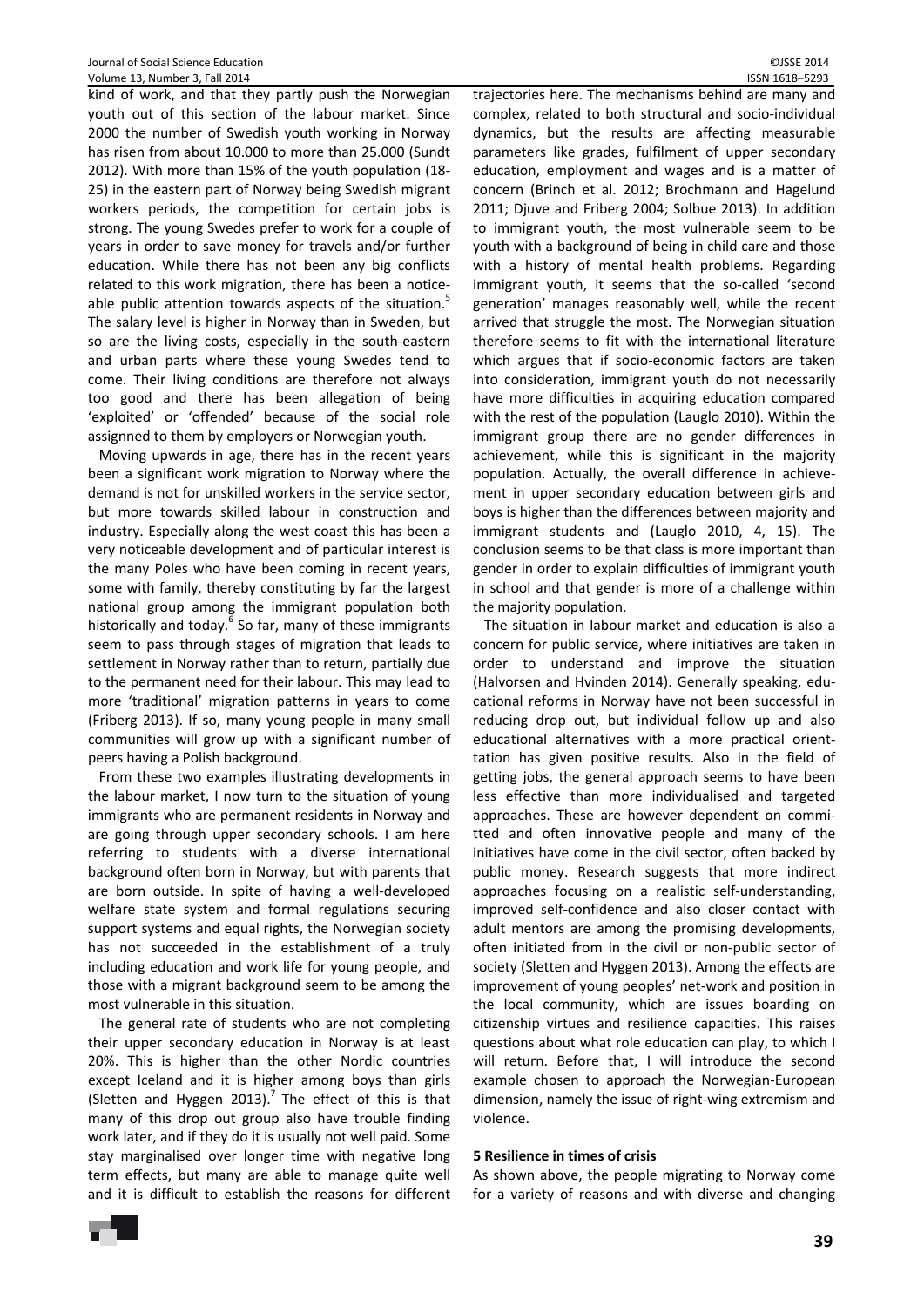socio-cultural backgrounds. The complex and intersecting mixture of challenges produced by this migration has not been situated in an economic crisis like in other European countries. Therefore public discourse has been focusing less on economical issues and more on culture, values and politics, but still in ways that are known from other European countries. There has been however, a dramatic exception to the dominating features of rhetorics and discourse, namely a physical and violent expression of the tensions in a plural society. The terrorist attacks on  $22^{nd}$  of July 2011 came as a shock and particularly the killing of young people at Utøya has challenged the resilience of Norwegians in general and young people in particular.

This incident was interpreted from an early stage as a national crisis. It became not only a targeted attack on the social democratic youth organisation, but was interpreted as an attack on a whole generation which is generally positive towards a multi‐religious and multi‐ cultural society (Blom 2013). Only a few hours before Anders Behring Breivik conducted his terror actions in Oslo and Utøya, he published a 1500 page manifesto online that warned about 'Islamic colonisation' of Western Europe. In this text, '2083: A European Decla‐ ration of Independence', which is still available on internet, Breivik writes about an ongoing war where he defends Norwegian and Christian values against Islam and cultural Marxists and/or multiculturalists. He sees this war as being of vital concern for Europe. Immediate reactions ranging from political leaders to the general public supported democratic values, social cohesion and diversity. This mobilisation showed how strong these values are among the population and in particular young adults belonging to the 'Utøya‐generation'. After the attacks, there was a massive popular mobilisation in sup‐ port of democratic values, love and openness and this was, stimulated and rhetorically formulated by the national leadership, in particular Prime Minister Stoltenberg and His Royal Highness Crown Prince Haakon (Jensen and Bye 2013).

The court trial of the terrorist went on for several months in the spring of 2012 and he was finally sentenced to life imprisonment. The public debate focused much on the question of his sanity, while the extreme right wing political message of Breivik was much less debated. It is of course difficult to get insight into the emotions and reflections of people in the aftermath of the attacks, but several research projects have started and will produce results in the years to come.<sup>8</sup> The long term effects of the critical event on the population are of course difficult to investigate. One of several possible sources of information regarding the immediate reactions is related to the memory messages laid down in central Oslo and Utøya in the first days and weeks after the attack. These messages may be seen as the beginning of a 'memoralisation' of the critical event and re‐ searching these may give important insight into the building and content of resilience in the time of crisis. While these messages show strong support for love and openness, there is also a tendency of depoliticisation by not making the content of the perpetrators ideology and his attack on a multicultural and diverse society a main issue, but rather to see him as a 'domestic alien' (Lödén 2014).

What Lödén also finds in his study of the memory material is that the mobilisation for democratic values immediately after the attack, does not seem to have been followed by a stronger focus on these values since 2011. The strong democratic consensus may even have contributed to a lack of self‐critical awareness in terms of investigating aspects of xenophobia and racism in the majority population by ascribing these attitudes only to small right wing groups. It is therefore of interest to know whether and how this issue is dealt with in education of young people in Norway.

Information from ongoing research into the 'Utøya generation' in a school setting seems to suggest that they hardly have dealt with 22/7 as part of social studies and religious education in school, even if these school subjects may seem to be particularly appropriate for dealing with Islamophobia, racism, right wing extremism as well as the importance of democratic citizenship.<sup>9</sup> This does not mean that young people do not support the democratic values to large degree, but it may apply that knowledge about democratic values and the formal democratic system as well as a relatively strong support for the values and the system,is not a guarantee that xenophobia, racism and right wing extremism is sufficiently covered in school education (Mikkelsen et al. 2011).

This raises questions about developing resilience among young people in the aftermath of the Utøya attacks. The international, in particular European, pers‐ pective of the perpetrator, seeing Islam as a threat to Europe, has also not been much present in the public discourse after 22/7. Furthermore, the fact that his claim to be part of a larger group was not substantiated in the court case against him seems also to have contributed to a lack of a 'European dimension' in the discussion about 22/7 and its consequences. If Breivik is understood as a 'domestic alien', he is in a way neutralised politically. One alternative would be to see him as representing a political position which is well known from other parts of Europe. It is therefore possible to argue that we may witness a lack of awareness of Norway as being embedded in Europe and also a lack of reflection upon what this may mean for self‐understanding in an increasingly diverse Norway. It is an open question whether this will be more strongly introduced from policy makers or if it is left for the 'Utøya‐generation' to deal with it themselves. One arena for addressing these issues would be citizenship education. How well is this field of education equipped for dealing some of the issues discussed?

# **6 Citizenship education and the European dimension**

Citizenship education is not present in Norwegian schools as a distinct subject, but is featuring as an integrated part of several school subjects, most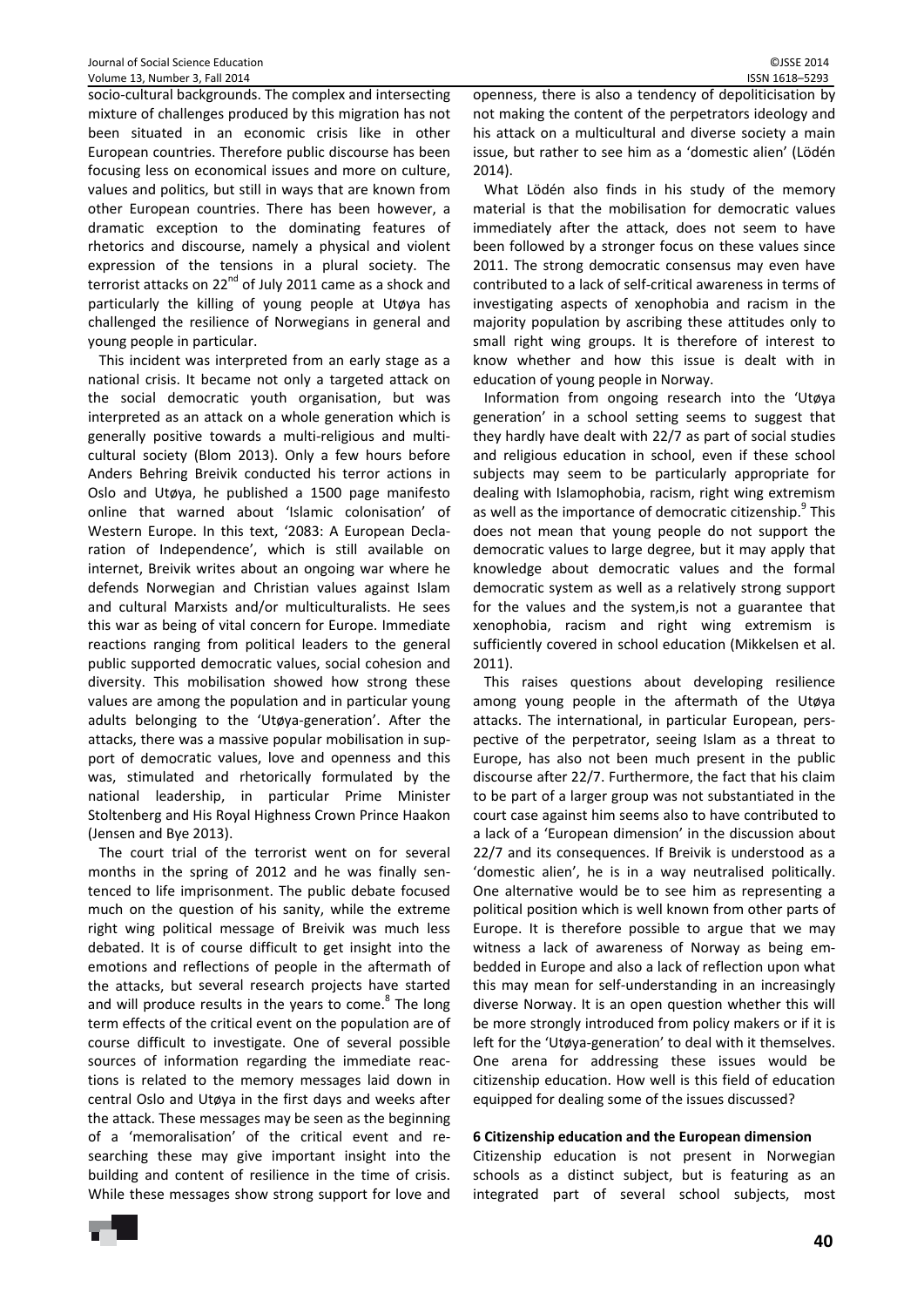noticeable in social studies ('samfunnsfag'). Norwegian social studies has been criticised for being too focused on formal issues related to societal institutions and electoral democracy. There is a need for research drawing more on international studies and to focus on issues like inclusion and exclusion. Also the actual practice of teaching and learning as well as understanding and reception of content and concepts by different student groups should be addressed more (Solhaug 2012a, 2013). What is of particular interest in light of a European perspective is the central role that both history education and social studies has played a in the nation building process in Norway (Lorentzen 2005). In addition, the position of the local community in relation to citi‐ zenship issues needs more scholarly attention (Knudsen 2014). Today researchers challenge the history of nation building as educational aim in the light of more global perspectives in Scandinavian countries (Solhaug et al. 2012b). While there has been considerable (critical) interest towards the national perspective, there is hardly research based knowledge about how the European dimension, which is present to some extent in the social studies syllabus, is implemented over time. The general impression is that this is very limited. Therefore some researchers argue that a perspective of cosmopolitan citizenship may be a way forward for Norwegian schools in order to counter this, rather than assuming that the international tests tell the whole story about young peoples' democratic values (Lybæk and Osler 2012). In particular it may be argued that youth with a migrant background are depoliticised even if empirical research finds them to have 'positive political orientations …compared to Norwegian students' (Solhaug 2012c, p 15).

Also religious education in Norwegian schools has a special relevance for issues of citizenship and resilience. In recent years it has been like a 'seismograph' for tensions and changes in the relationship between diversity, nation, religion, human rights, citizenship and identity issues and has developed into an interesting and increasingly transdisciplinary researched field (Andreassen 2011; Bråten 2009; Haakedal 2001; Plesner 2013; Skeie 2003, 2012). The discourse regarding this school subject is dominated by diversity issues and the majority/minority relationships and it has been argued that the curriculum of religious education is the one that most explicitly addresses the diversity that young people experience (Nielsen 2012). It has also been argued that this subject in practice tends to avoid issues of conflict and controversy (Andreassen 2008), but other empirical research shows that there are promising developments of taking up more controversial issues, resulting in classrooms becoming 'communities of disagreement' (Iversen 2012).

A recent critical study of citizenship in Norwegian education system argues that there is a significant differ‐ rence between Norwegian and international discourse in this field (Stray 2009). The argument is that the Norwegian discourse about education is dominated by a focus on human capital and thinking related to work‐life situation, with a strong emphasis on improving subject area achievements and in particular certain basic skills, like reading, writing and arithmetic. This leads to citizenship perspectives becoming more or less invisible, they tend to be seen as a subcategory of subject learning, focusing on formal knowledge. The impression is that together with broad perspectives on education like 'Bildung', also citizenship issues are marginalised. On the other hand, the prominence of child‐oriented peda‐ gogy among Norwegian teachers and in school culture, may balance this on a more every‐day basis and ensures some influence of students in schools life. This egalitarian tradition is sometimes difficult for young people with migration background to interpret and adjust to, since they often are more used to authoritarian and root‐ learning oriented pedagogical approaches. In this pers‐ pective, Norwegian egalitarianism is more understood as an implicit socio‐cultural value of the majority population than as part of an explicit political ideology. As such it may paradoxically become an obstacle as much as a democratic resource for minority groups (Gullestad 2002).

This calls for a closer investigation of the overlapping landscape of the 'canonised' national heritage, the implicit aspects of Norwegian majority self-understanding and the differing ways of which Norway is dealing with increasing socio-cultural diversity. This intersects with issues of class, gender and ethnicity, producing the 'multicultural riddle' (Baumann 1999). In terms of school subjects, a particular and common challenge faces history, social studies and religious education, all of which have a strong tradition of including a European perspective.

# **7 Conclusion**

The contention in the beginning of this article was that issues of immigration as well as the critical event of 22/7 could serve as examples of societal challenges that young people face in Norway. The policies on European level are providing the legal framework for immigration allow‐ ing other Europeans to enter into the Norwegian labour market and by this adding a certain 'Euroepan dimen‐ sion' to the challenges of a growing international work force. Examples mentioned are beggars from Eastern Europe challenging the self‐ image of Norwegians as well as the image of Europe, young Swedes competing with their peers about jobs in east Norway, while Polish workers are saving construction and industry from lack of workforce, thus creating more sustainable local communities in Western Norway.

It has been argued that in education the 'European dimension' is not a distinct part of the curriculum, but that issues related to Norway as a plural society can be seen as implicitely 'European'. The discourse about low achievements of minority pupils can be interpreted as partly related to the perception of more diverse student cohorts. A closer look at the research into this points towards more complex challenges than only helping the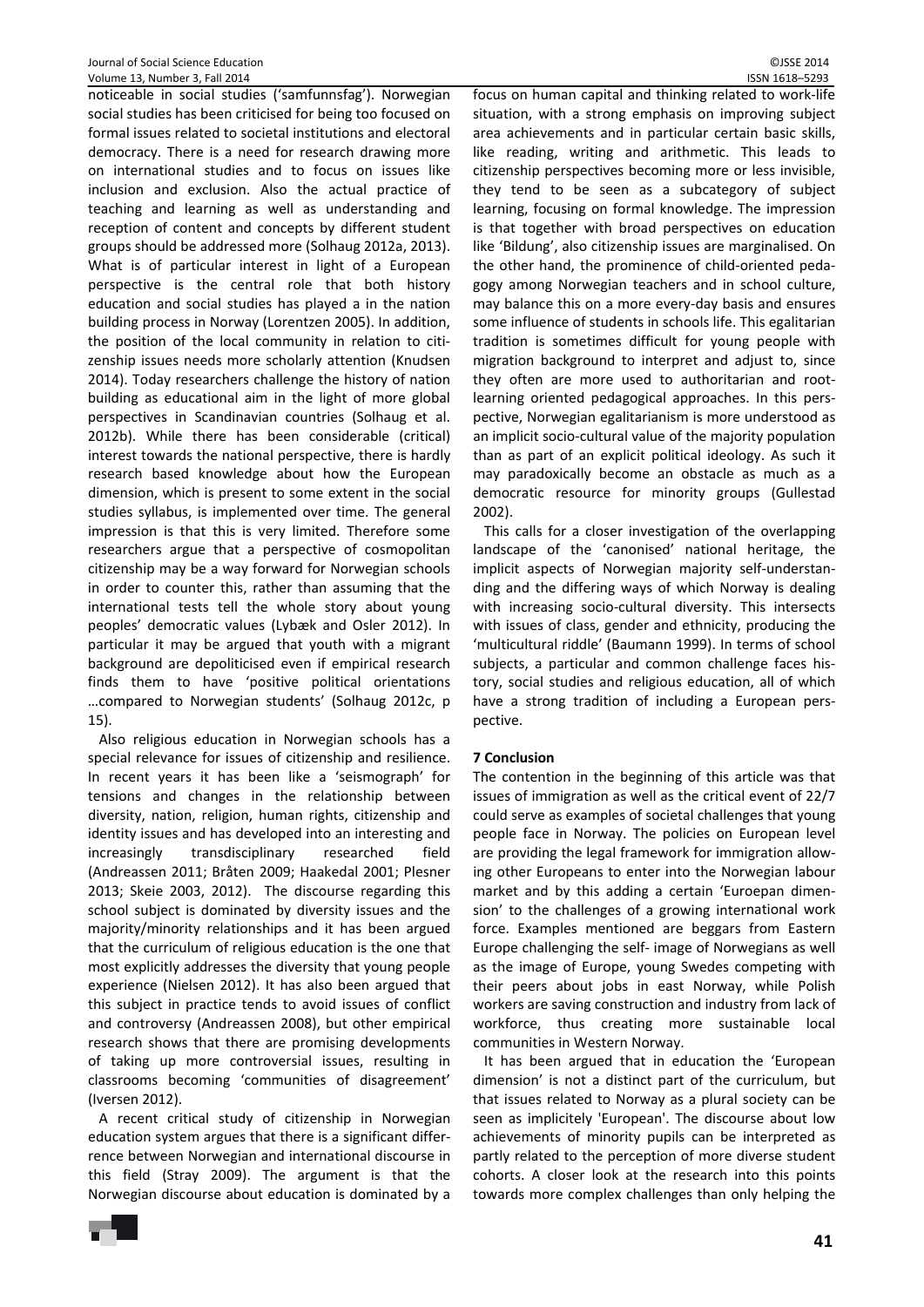A European dimension is also present in the Norwegian debate about right wing extremism by showing this as a reaction to diversity which is challenging many European countries. Taken together, the examples are cases that tell something about how young people in Norway deal with 'Europe', not as an idea, but as background of everyday life issues in more implicit ways. 'Europe' may perhaps less than before be perceived as different from Norway. The challenges of Norwegian society can be seen as more similar to the ones of Europe at large. I have argued that a mentality of 'imagined sameness' creating 'invisible fences' between 'us' and 'them' is part of the setup of the Norwegian majority population (Gullestad 2002). This is regularly displayed in the media, irrespective of the more complex situation on the ground. The particular setup of the us‐and‐them men‐ tality on the majority side is confusing and complex because it is full of good intentions and even some times self-reflexive in a way that makes it both demanding to analyse and controversial to criticise.<sup>10</sup>

Positive attitudes towards diversity among many young people of the majority population are generally voiced when researched, and this in particular came to the fore after the right wing extremist attacks in Oslo and on Utøya in 2011. While the critical incident at Utøya and reactions afterword showed a strong support for a diverse and democratic Norway, particularly among the younger generations, it seems that these democratic citizenship attitudes may be more fragile than sometimes expected, and there are signs of depoliticisation. This complex picture is also a challenge for citizenship education which is under pressure in an educational system dominated by an educational policy based focus on reading, writing and arithmetic. Still, there are sings in recent citizenship education research and scholarship that these issues are takes up and debated (Solhaug 2013). Even if there are some big challenges for both citizenship education and intercultural education if these intersecting complexities are going to be addressed, it does not make it less important to face them.

# **References**

Andreassen, Bengt Ove. 2008. "Konfliktperspektiver i religionsundervisning og religionsdidaktikk ‐ en bredere og bedre tilnærming til religion?" Acta Didactica Norge 2 (1):22.

Andreassen, Bengt Ove. 2011, 'On Ethics and Religious Culture in Québec: Comments and Comparative Perspectives from a Norwegian and European Context', Religion & Education, Vol. 38, No. 3, 266‐77.

Baumann, Gerd. 1999. The multicultural riddle : rethinking national, ethnic, and religious identities. New York: Routledge.

Blom, Svein. 2013. Holdninger til innvandrere og innvandring 2013. In Statistics Norway Reports. Oslo: Statistics Norway.

Brinch, Christian, Bratsberg, Bernt, and Raaum, Oddbjørn. 2012. 'The effects of an upper secondary education reform on the attainment of immigrant youth', Education Economics, Vol. 20, No. 5, 447‐73.

Brochmann, Grethe and Hagelund, Anniken. 2011, 'Migrants in the Scandinavian welfare state. The emergence of a social policy problem', Nordic Journal of Migration Research, Vol. 1, No. 1, 13‐24.

Brochmann, Grethe, and Knut Kjeldstadli. 2008. A history of immigration : the case of Norway 900‐2000 Oslo: Universitetsforlaget.

Bråten, Oddrun M. H. 2009. A comparative study of religious education in state schools in England and Norway. PhD thesis (Warwick: Warwick University).

Djuve, Anne Britt and Friberg, Jon Horgen. 2004, 'Innvandring og det flerkulturelle samfunn', FAFO‐notat (Oslo: FAFO).

Engebrigtsen, Ada. 2012. Tiggerbander og kriminelle bakmenn eller fattige EU‐borgere? Myter og realiteter om utenlandske tiggere i Oslo. Oslo: NOVA ‐ Norsk institutt for forskning om oppvekst, velferd og aldring.

Eriksen, Thomas Hylland and Neumann, Iver B. 2011. 'Norsk identitet og Europa', (Oslo: Europautredningen).

Friberg, Jon Horgen. 2012. 'The Stages of Migration. From Going Abroad to Settling Down: Post‐Accession Polish Migrant Workers in Norway'. Journal of Ethnic and Migration Studies Vol. 38, No. 10, December 2012, 1589‐ 1605.

Friberg, Jon Horgen. 2013. The Polish worker in Norway. Emerging patterns of migration, employment and incorporation after EU's eastern enlargement. PhD thesis. Oslo: FAFO.

Gullestad, Marianne. 1992. The art of social relations: essays on culture, social action and everyday life in modern Norway (Oslo: Scandinavian University Press).

Gullestad, Marianne. 2002. "Invicible fences: Egalitarianism, nationalism and racism." Journal of Royal anthropological Institute, Vol. 8, No. 1, 45‐63.

Haakedal, Elisabet. 2001. 'From Lutheran Catechism to World Religions and Humanism: Dilemmas and Middle Ways through the Story of Norwegian Religious Education', British Journal of Religious Education. Vol. 23, No. 2, 88‐97.

Halvorsen, Rune and Hvinden, Bjørn. 2014. 'Nordic reforms to improve the labour market participation of vulnerable youth: An effective new approach?' International Social Security Review Vol. 67, No. 2, 29‐47.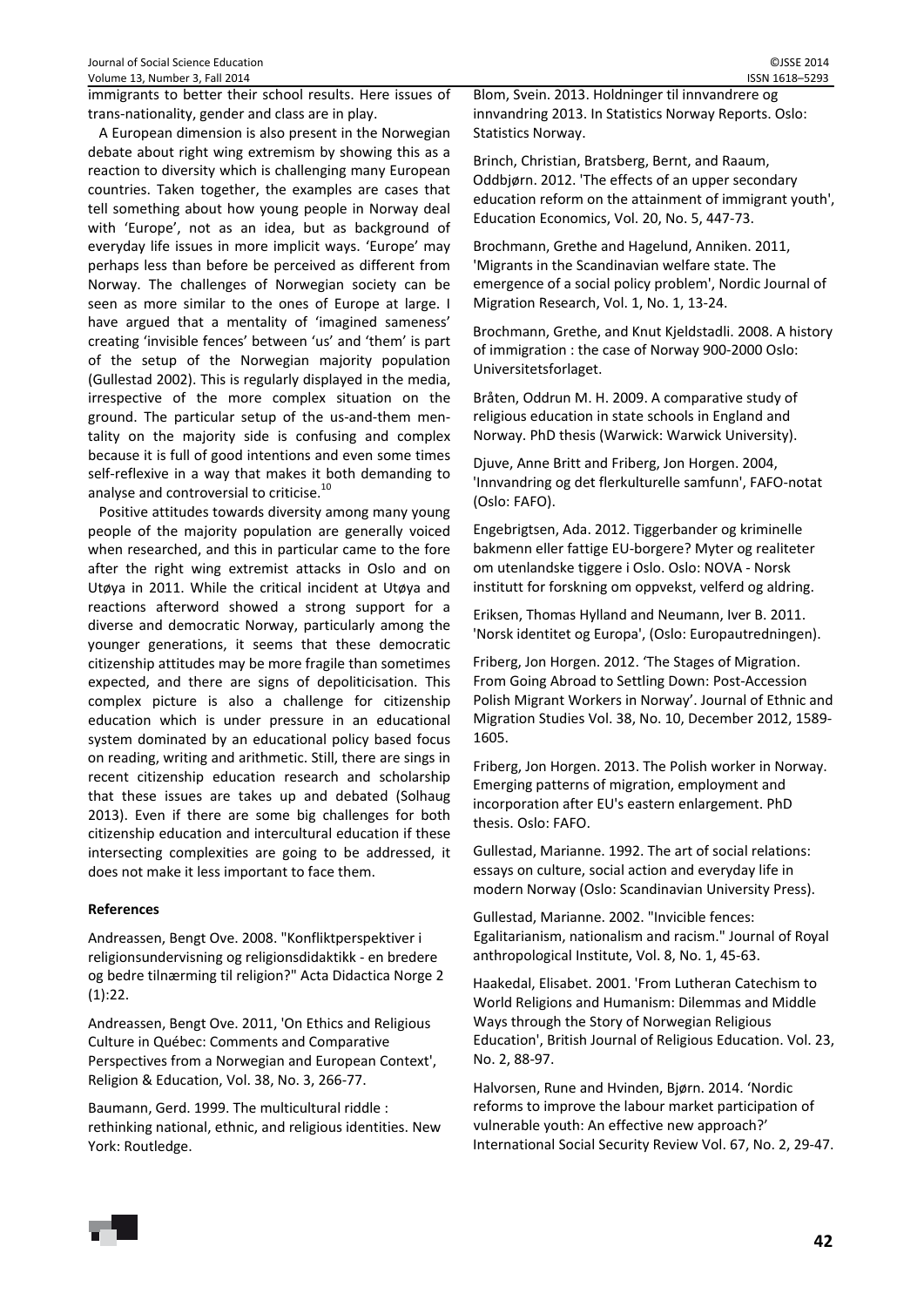Høgmo, Asle. 1998. Fremmed i det norske hus. Innvandreres møte med bygdesamfunn, småby og storby Oslo: AdNotam Gyldendal.

Iversen, Lars Laird. 2012. Learning to be Norwegian. A case study of identity management in religious education in Norway. Münster: Waxmann Verlag.

Jensen, Anders Todal, and Kaja Hovde Bye. 2013. "Da sorg og sinne ble åpenhet og toleranse? Politisk talekunst etter 22. juli 2011." Tidsskrift for Samfunnsforskning, Vol. 54, No. 2, 217‐232.

Jevne, Rannveig. 2013. Eurokriseflyktninger. En kritisk diskursanalyse av arbeidsinnvandring fra Sør‐Europa, Instiutt for statsvitenskap Oslo: Universitetet i Oslo.

Knudsen, Ketil. 2014. "Lokalhistorie og demokratisk kompetanse. En analyse av læreplaner i samfunnsfag og historie." Heimen, Vol. 51, No. 1, 36‐48.

Lauglo, Jon. 2010. Unge fra innvandrerfamilier og sosial kapital for utdanning. Oslo: Norges Forskningsråd.

Lorentzen, Svein. 2005. Ja, vi elsker‐ : skolebøkene som nasjonsbyggere 1814‐2000. Oslo: Abstrakt Forlag.

Lödén, Hans. 2014. 'Peace, love, depoliticisation and the domestic alien: national identity in the memorial messages collected after the terror attacks in Norway 22 July 2011. National Identities, 2014: DOI: 10.1080/14608944.2014.918593.

Lybæk, Lena and Osler, Audrey H. 2012. 'Educating 'the new Norwegian we': national and cosmopolitan education policy discourses in 21st century Norway', The Future of Multiculturalism: Structures, Integration Policies and Practicies. Centre for Research on Nationalism, Ethnicity and Multiculturalism (CRONEM) 8th Annual Conference. (University of Surrey, England).

Mikkelsen, Rolf, Fjeldstad, Dag, and Lauglo, Jon. 2011. 'Morgendagens samfunnsborgere. Norske ungdomsskoleelevers prestasjoner og svar på spørsmål i den internasjonale demokratiundersøkelsen ICCS. International Civic and Citizenship Education Study 2009', in Acta Didactica. (online journal see: www.adno.no/index.php/adno/index)

Nielsen, May‐Brith Ohman. 2012. 'Demokratikompetanse for den digitale offentliheten og det diskursive demokratiet? En analyse av skolens læreplaner i lys av utfordringene fra 22. juli. . In Skolen, nasjonen og medborgaren, edited by Trond Solhaug, Kjetil Børhaug, Ola Svein Stugu and Ove Kr. Haualøkken, 127‐154. Trondheim: Tapir akademisk forlag

Plesner, Ingvill Thorsen. 2013. 'Religion and Education in Norway', in Derek Davis and Elena Miroshnikova (eds.), The Routledge International Handbook of Religious Education (London: Routledge), 243‐50.

Schiefloe, Per Morten. 2002. Byen – ideal for det gode liv? Plan 2/2002 4‐9.

Skeie, Geir. 2003. 'Nationalism, religiosity and citizenship in Norwegian majority and minority discourses.', in Robert Jackson (ed.), International perspectives on Citizenship, Education and Religious Diversity (London: Routhledge/Falmer), 51‐66.

‐‐‐ 2012, 'Education between formation and knowledge ‐ a discussion based on recent English and Nordic research in religious education ', Utbildning och lärande, Vol. 6, No. 2, 80‐97.

Skeie, Jon. 2004. Boligsektoren og den nyliberale vendingen, Nytt Norsk Tidskrift Vol. 21, No. 3‐4, 320‐ 335.

Sletten, Mira Aaboen and Hyggen, Christer. 2013. 'Ungdom, frafall og marginalisering', (Oslo: NFR ‐ VAM programmet).

Solbue, Vibeke. 2013. 'Praksisfellesskap innvandrerungdom erfarer i möte med videregående skole', Utbildning och demokrati, Vol. 22, No. 2: 59‐80.

Solhaug, Trond. 2012a. 'Internasjonale trender innen samfunnsfagdidaktikk ‐ og en norsk forskningsagenda', Norsk Pedagogisk Tidsskrift, Vol. 96, No. 3: 199‐203.

Solhaug, Trond, et al. (eds.) 2012b. Skolen, nasjonen og medgorgaren. (Trondheim: Tapir Akademisk Forlag ).

Solhaug, Trond. 2012c. Political alienation among migrant youths: Exploring the mechanisms of political alienation and acculrutation among migrant youths in Norwegian schools. Education, Citizenship and Social Justice, Vol. 7, No. 3. DOI: 10.1177/1746197911410374 .

Solhaug, Trond. 2013. Trends and Dilemmas in Citizensip Education, NORDIDAKTIKA – Journal of huamnities and social science education 2013: 1, 180‐200 Retrieved at: www.kau.se/nordidactica

Stray, Janicke Heldal. 2009. 'Demokratisk medborgerskap i norsk skole? En kritisk analyse', Oslo: Universitetet i Oslo.

Sundt, Camilla S. 2012. Den svenske arbeidsinnvandringen: Fortrenges norsk ungdom i arbeidsmarkedet? En empirisk analyse av ungdomsarbeidsinnvandringen fra Sverige, Oslo: Master thesis, University of Oslo.

Tvedt, Terje. 2003. Utviklingshjelp, utenrikspolitikk og makt. Den norske modellen. Oslo: Gyldendal Akademisk.

Texmon, Inger. 2012. 'Regional projection of migration population 2011‐2014', Report 2012/11 (Oslo: Statistics Norway).

Tønnessen, Marianne. 2014. Fruktbarhet og annen demografi hos innvandrere og deres barn født i Norge. Oslo: Statistisk Sentralbyrå.